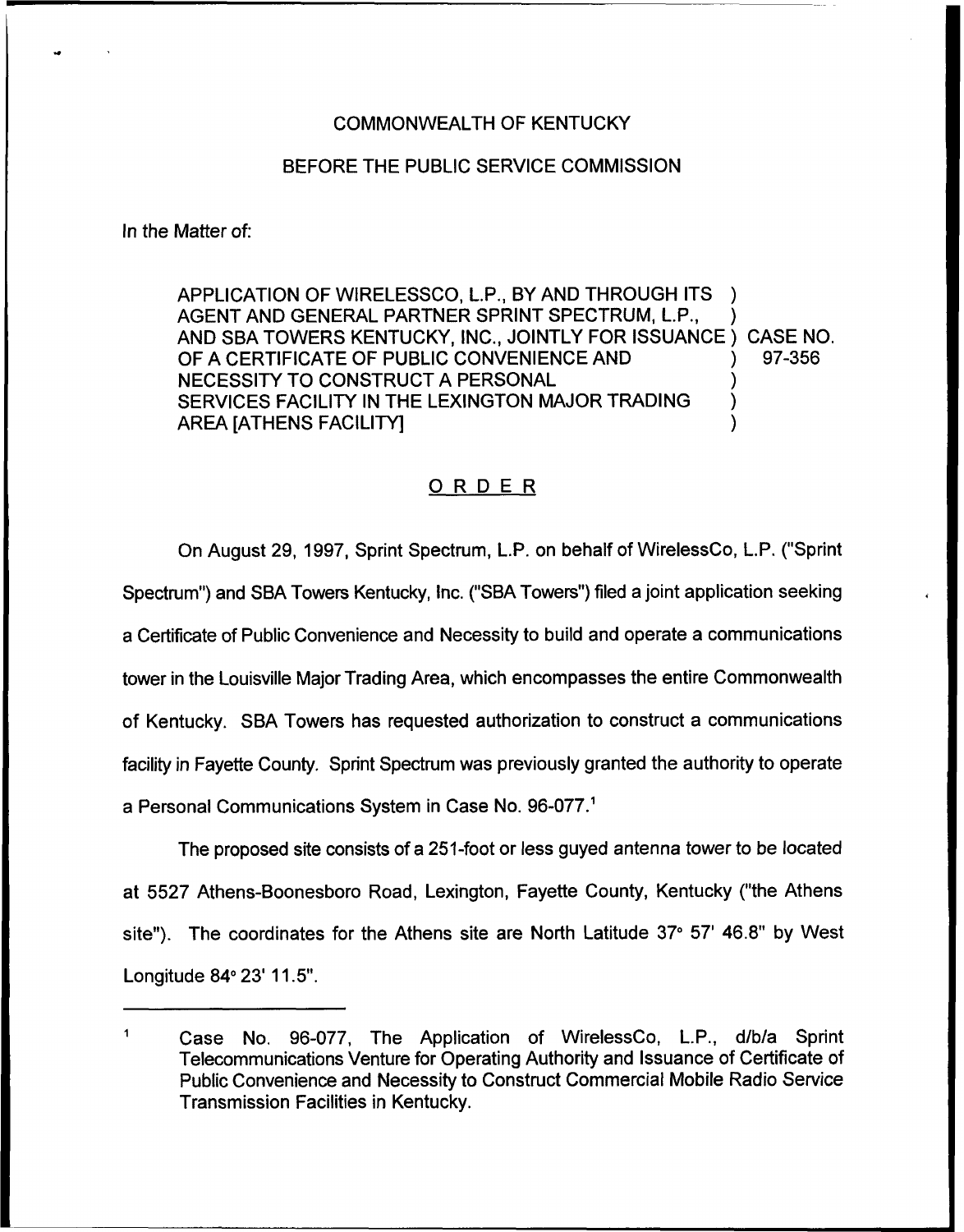SBA Towers has provided information regarding the structure of the tower, safety measures, and antenna design criteria for the Athens site. On January 30, 1998, SBA filed an amended set of tower plans. Based upon the amended application, the design of the tower and foundation conforms to applicable nationally recognized building standards, and the plans have been certified by a Registered Professional Engineer.

Sprint Spectrum has demonstrated the need for a communications tower at the Athens site. Pursuant to KRS 100.324(1), the Athens site's construction is exempt from local zoning ordinances; however, SBA Towers notified the Fayette County Planning Commission of the pending construction. SBA Towers has filed applications with the Federal Aviation Administration ("FAA") and the Kentucky Airport Zoning Commission ("KAZC") seeking approval for the construction and operation of the Athens site. Both applications are pending.

SBA Towers has filed notices verifying that each person who owns property within 500 feet of the Athens site has been notified of the pending construction. The notice solicited any comments and informed the property owners of their right to intervene. In addition, notice was posted in a visible location on the proposed site for at least two weeks after the joint application was filed. To date, no intervention requests have been received.

Pursuant to KRS 278.280, the Commission is required to determine proper practices to be observed when it finds, upon complaint or on its own motion, that the facilities of any utility subject to its jurisdiction are unreasonable, unsafe, improper, or insufficient. To assist the Commission in its efforts to comply with this mandate, SBA Towers should notify the Commission if this antenna tower is not used to provide communications services. Upon receipt of such notice, the Commission may, on its own motion, institute proceedings

 $-2-$